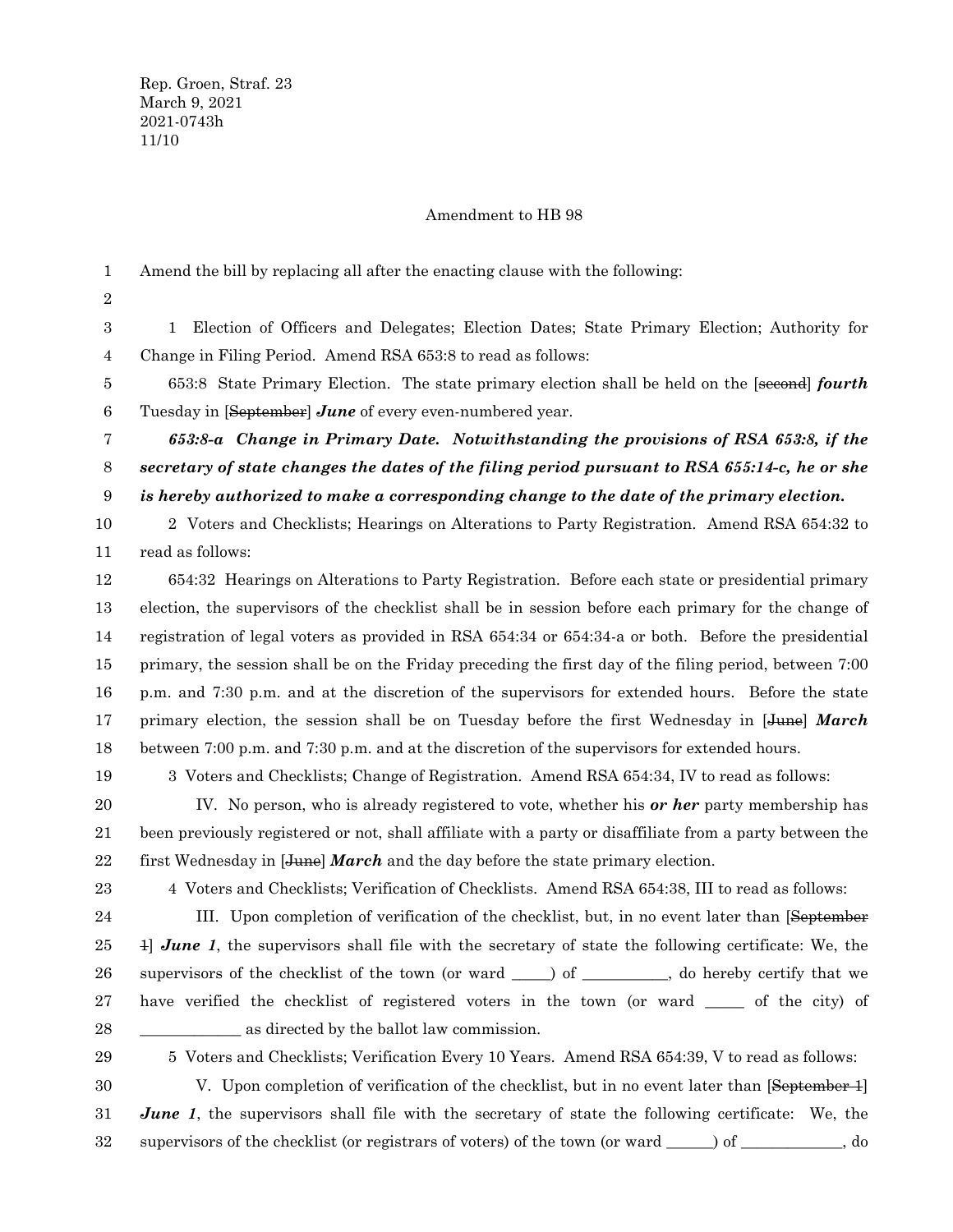### **Amendment to HB 98 - Page 2 -**

- hereby certify that we have verified the checklist of registered voters in the town (or ward \_\_\_\_\_\_ of 1
- the city) of \_\_\_\_\_\_\_\_\_\_, pursuant to the provisions of RSA 654:39. 2
- 6 Elections; Nominations by Primary; Filing: General Provisions. Amend RSA 655:14 to read as follows: 3 4

655:14 Filing; General Provisions. The name of any person shall not be printed upon the ballot of any party for a primary unless he or she is a registered member of that party, he or she shall have met the age and domicile qualifications for the office he or she seeks at the time of the general election, he or she meets all the other qualifications at the time of filing, and he or she shall file with the appropriate official between the [first] *fourth* Wednesday in [June] *April* and the Friday of the following week a declaration of candidacy as provided in RSA 655:17. 5 6 7 8 9 10

7 Elections; Nominations by Primary. Amend RSA 655:21 to read as follows: 11

655:21 Form. Primary petitions shall be made in the following form: 12

State of New Hampshire 13

County of \_\_\_\_\_\_\_\_\_\_\_\_\_\_\_\_\_\_\_\_ ss. 14

 $City$  (Town) of  $\_\_$ 15

I do hereby join in a petition for the printing on the primary ballot of the name of \_\_\_\_\_\_\_\_\_\_\_\_\_\_\_\_\_\_\_\_ whose domicile is in the city (town) of \_\_\_\_\_\_\_\_\_\_\_\_\_\_ (ward, street, and number, if in a city), in the county of \_\_\_\_\_\_\_, for the office of \_\_\_\_\_\_\_\_\_\_\_ to be voted for on Tuesday, the \_\_\_\_\_ day of [September] *June*, \_\_\_\_\_ (year), and certify that I am qualified to vote for a candidate for said office, that I am a registered member of the \_\_\_\_\_\_\_\_\_\_\_\_\_ party, and am not at this time a signer of any other similar petition for any other candidate for the above office; that my domicile is in the city (town) of \_\_\_\_\_\_\_\_\_\_\_\_\_ (ward, street, and number, if in a city), in the county of \_\_\_\_\_\_\_\_\_\_\_\_\_. I certify that to my knowledge the above-named candidate is not a candidate for incompatible offices as defined in RSA 655:10, and that he or she is not a federal employee which makes him or her ineligible to file as a candidate for this office. I further certify that I believe the above-named person is especially qualified to fill said office. 16 17 18 19 20 21 22 23 24 25 26

I hereby swear, under the penalties for voting fraud set forth below, that the information above is true and correct to the best of my knowledge and belief. 27 28

> \_\_\_\_\_\_\_\_\_\_\_\_\_\_\_\_\_\_\_\_\_\_\_\_\_\_\_\_\_\_\_\_\_ Print Voter's name \_\_\_\_\_\_\_\_\_\_\_\_\_\_\_\_\_\_\_\_\_\_\_\_\_\_\_\_\_\_\_\_

31

29 30

32

Voter's Signature

In accordance with RSA 659:34, the penalty for knowingly or purposefully providing false information when registering to vote or voting is a class A misdemeanor with a maximum sentence of imprisonment not to exceed one year and a fine not to exceed \$2,000. Fraudulently registering to vote or voting is subject to a civil penalty not to exceed \$5,000. 33 34 35 36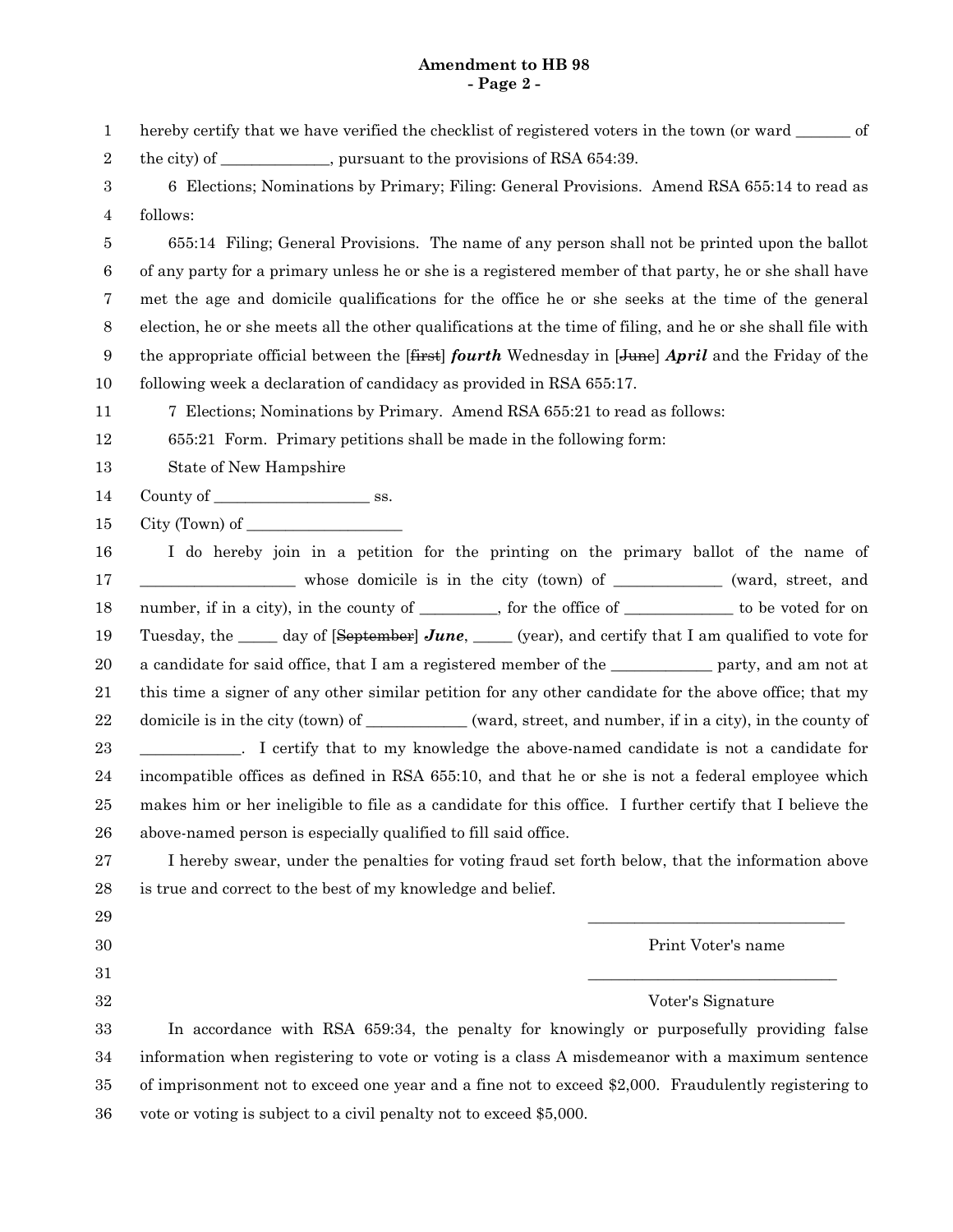## **Amendment to HB 98 - Page 3 -**

8 Elections; Nomination by Primary; Examination and Rejection. Amend RSA 655:26 to read as follows: 1 2

655:26 Examination and Rejection. The officer with whom primary petitions are filed shall immediately upon receipt thereof examine the same and ascertain whether they conform to the law. If found not to conform thereto or to be conflicting as provided in RSA 655:23, he *or she* shall then endorse thereon the reason why such petition cannot be accepted and shall, within 24 hours, return the same to the candidate in whose behalf it was filed. In such case, the candidate may file supplementary petitions with the official, but not later than [the third Wednesday in June] *14 days after the opening of the filing period under RSA 655:14*. 3 4 5 6 7 8 9

9 Ballot Law Commission; Hearing Date. Amend the introductory paragraph of RSA 665:5, I to read as follows: 10 11

I. If necessary, the ballot law commission shall meet on the [third] *second* Thursday [of September] *following the date of the state primary election* in each general election year and 12 13

the third Friday following the presidential primary election in order to hear and decide: 14

10 Effective Date. This act shall take effect 60 days after its passage. 15